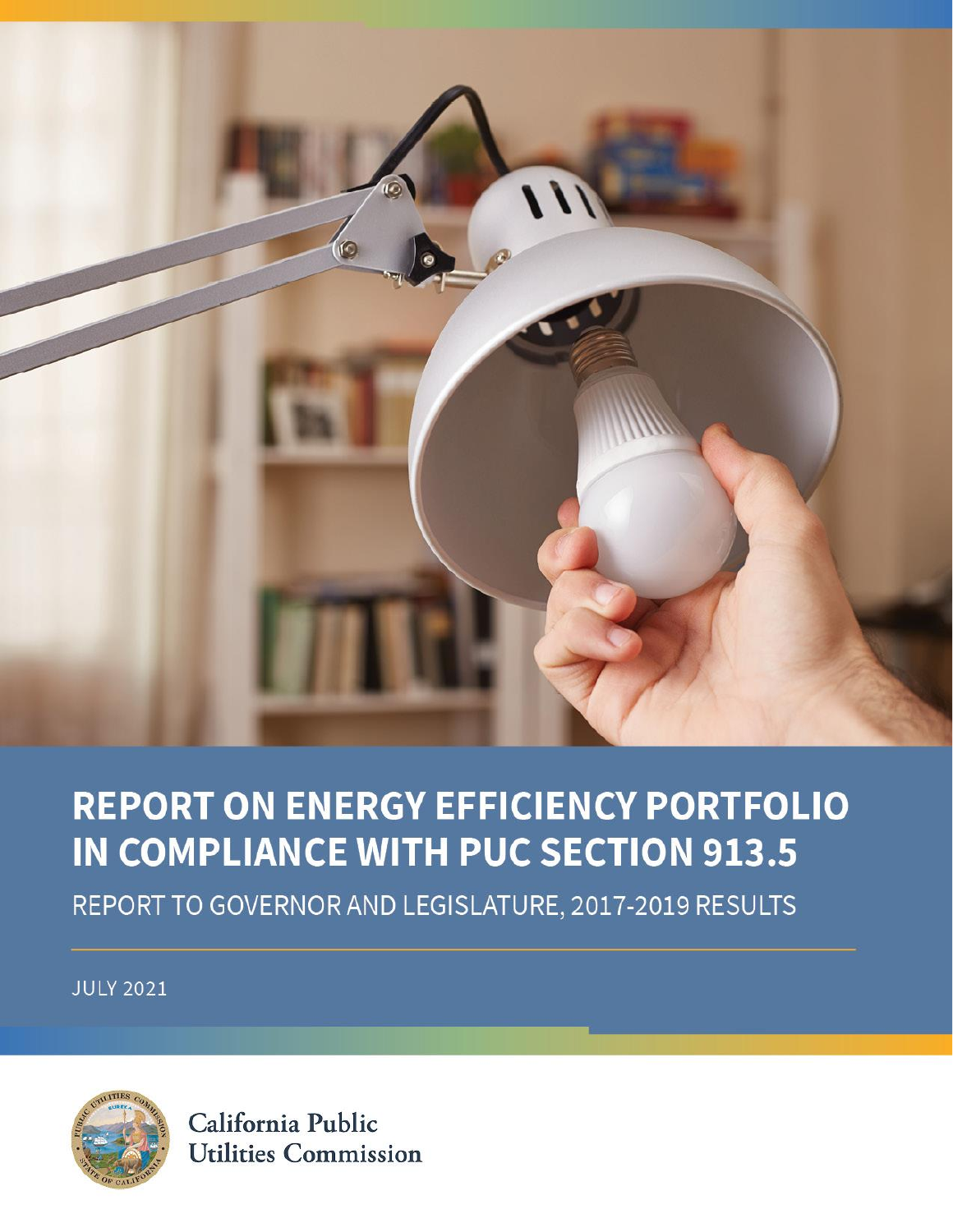## **Contents**

| SECTION 1 - ENERGY EFFICIENCY GOALS, SAVINGS & EXPENDITURES 5<br>Investor-Owned Utility 2017-2019 Energy Savings Goals vs. Evaluated Savings  5<br>Investor-Owned Utility 2017-2019 Reported Energy Savings vs.<br>Investor-Owned Utility 2017-2019 Lifecycle Evaluated Savings 11<br>Program Administrator Energy Efficiency Expenditures, 2017-2019 13                                                                                                 |  |
|----------------------------------------------------------------------------------------------------------------------------------------------------------------------------------------------------------------------------------------------------------------------------------------------------------------------------------------------------------------------------------------------------------------------------------------------------------|--|
| SECTION 2 - CPUC ENERGY EFFICIENCY DECISIONS AND STUDIES  15<br>Decision Regarding Frameworks for Energy Efficiency Regional Energy<br>Decision Adopting Energy Efficiency Goals for 2020-2030 15<br>Decision Modifying the Energy Efficiency Three-Prong Test Related to Fuel Substitution 15<br>Decision Adopting Standard Contract For Energy Efficiency Local<br>Decision Addressing Workforce Requirements and Third-Party                          |  |
| Decision Addressing Third Party Solicitation Process for Energy Efficiency Programs<br>16<br>Decision Adopting Energy Efficiency Goals for 2018-2030 17<br>Decision Addressing Energy Efficiency Financing Pilot Programs 17<br>CPUC Impact Evaluation of Water Heating Measures - Program Year 201917<br>Upstream and Residential Downstream Lighting Impact Evaluation<br>Nonresidential Lighting Sector Final Impact Evaluation - Program Year 201918 |  |
|                                                                                                                                                                                                                                                                                                                                                                                                                                                          |  |
|                                                                                                                                                                                                                                                                                                                                                                                                                                                          |  |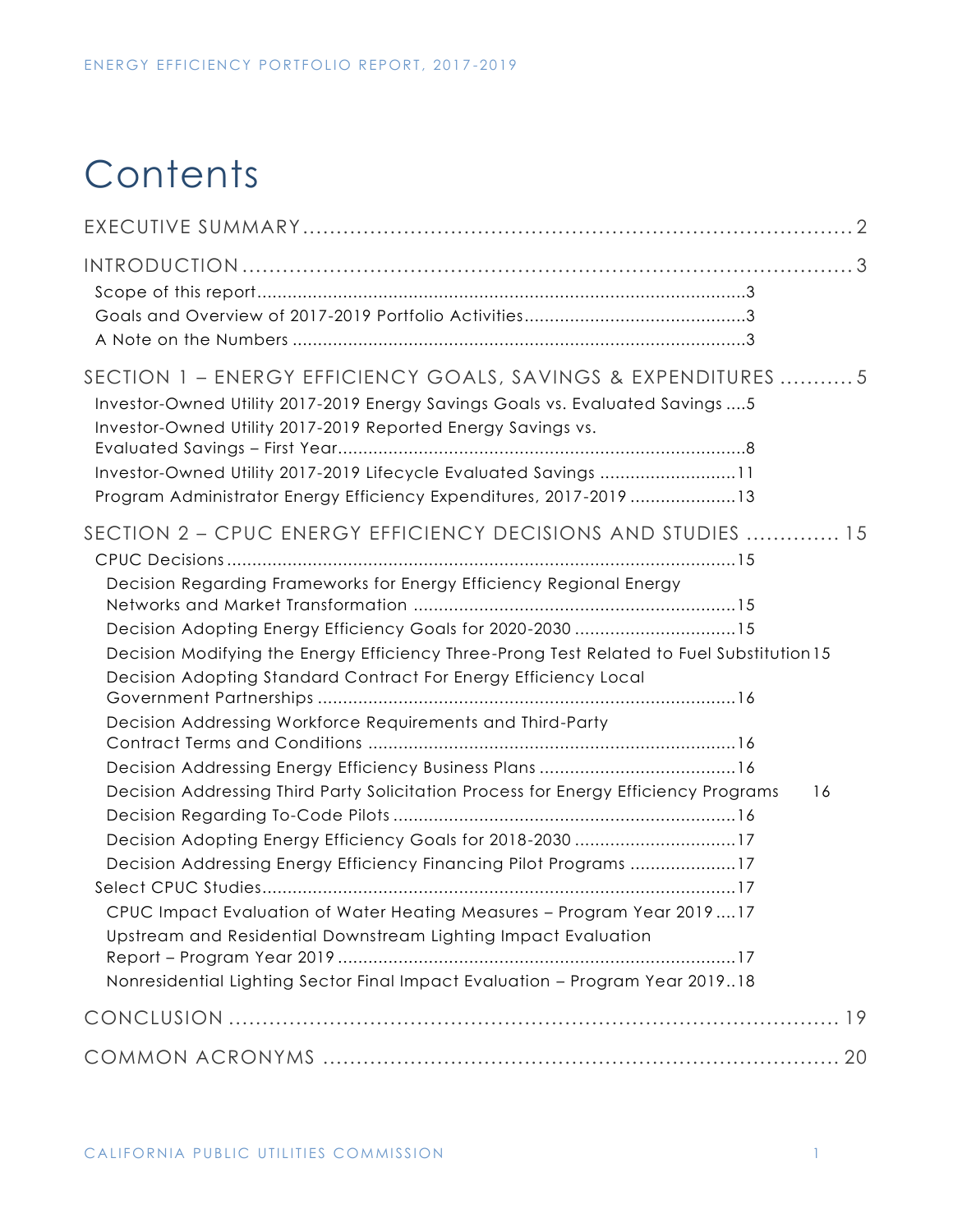# <span id="page-2-0"></span>Executive Summary

This report complies with Section 913.5 of the Public Utilities Code by addressing the progress in electricity and natural gas energy efficiency (EE) programs for the years 2017-2019. Section 1 identifies electricity and natural gas efficiency savings based on the established efficiency goals set by the California Public Utilities Commission (CPUC), as well as associated program expenditures. In total, the 2017-2019 EE program portfolio saved 2,341 gigawatt-hours of electricity, 458 megawatts of demand, and 79 million therms of natural gas, exclusive of energy savings attributed codes and standards advocacy savings. According to US [EPA's Greenhouse Gas Equivalencies Calculator,](https://www.epa.gov/energy/greenhouse-gas-equivalencies-calculator) the CO2 emissions from 2,341 gigawatt-hours of electricity savings equates to the annual electricity use of roughly 300 thousand homes. Section 2 outlines relevant CPUC decisions and studies related to EE programs.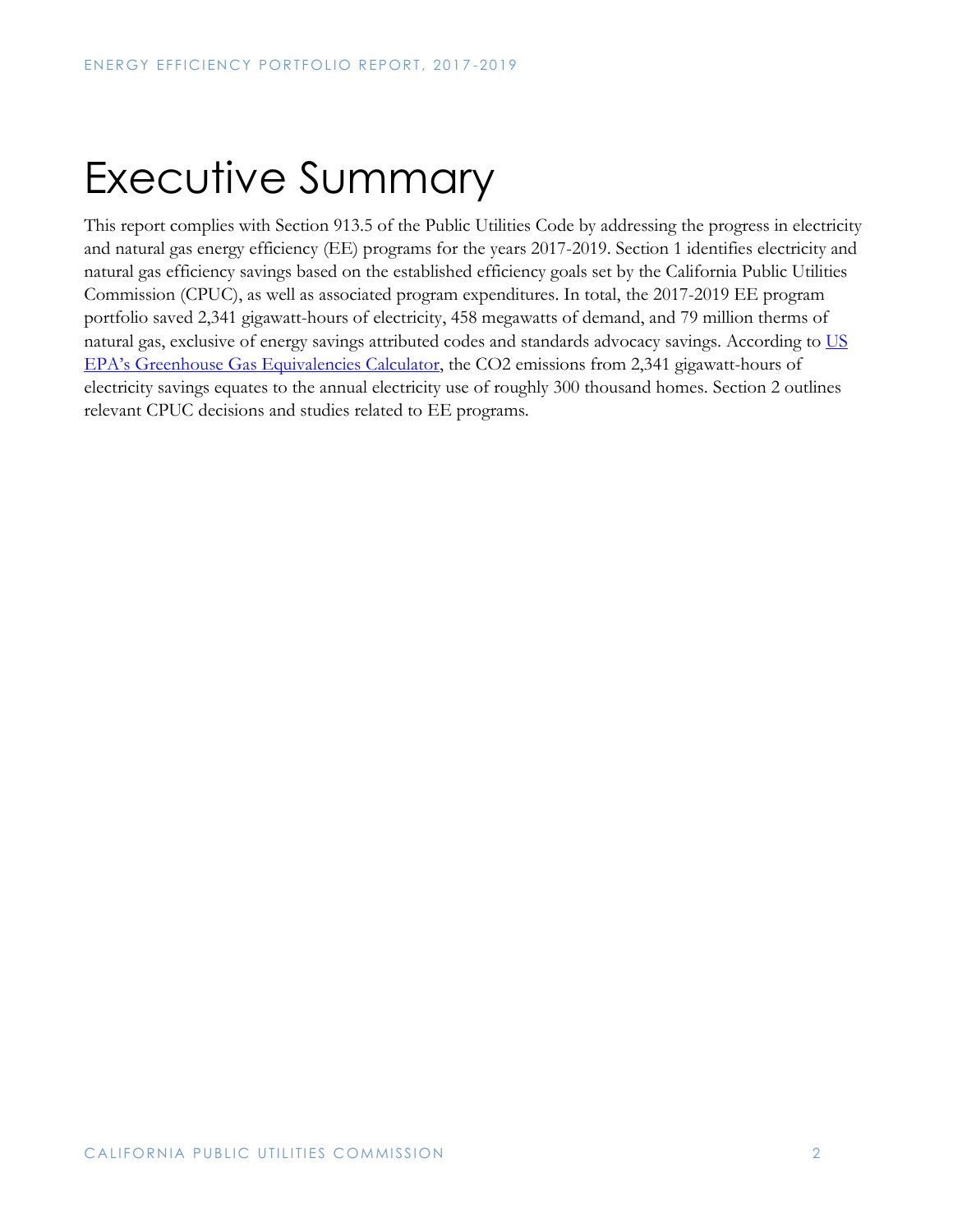## <span id="page-3-0"></span>Introduction

## <span id="page-3-1"></span>Scope of this report

This report complies with Section 913.5 of California's Public Utilities Code, which states:

The CPUC shall submit a report to the Legislature by July 15, 2009, and triennially thereafter, on the EE and conservation programs it oversees. The report shall include information regarding authorized utility budgets and expenditures and projected and actual energy savings over the program cycle.

### <span id="page-3-2"></span>Goals and Overview of 2017-2019 Portfolio Activities

This report summarizes the accomplishments of the CPUC's 2017-2019 EE programs based on evaluation studies conducted during and after the three-year cycle. Dozens of studies measured and verified the electricity and gas savings across a sample of the 400 programs implemented during the 2017-2019 period. It is important to note that part of the 2019 EE program year was not evaluated in time for this report and the numbers for that year are proxy values based on 2018 results and not the final evaluated results. Numbers from 2020 are not provided as these programs are still being evaluated.

The CPUC provides direction and oversight of the EE programs, while program administrators (PAs) implement and administer the programs. The PAs covered in this report include the following Investor-Owned Utilities (IOUs): Pacific Gas and Electric Company (PG&E), Southern California Edison Company (SCE), Southern California Gas Company (SCG), and San Diego Gas Electric Company (SDG&E). Other California PAs like Community Choice Aggregators (CCAs) and Regional Energy Networks (RENs) are not included in this report as they make up a small percentage of statewide spending and savings.

The report is organized into two sections. Section 1 identifies electricity and natural gas efficiency expenditures and savings based on the established efficiency goals set by the CPUC. Section 2 outlines relevant CPUC decisions and studies related to EE.

### <span id="page-3-3"></span>A Note on the Numbers

This report focuses on energy savings goals and progress for IOUs under the residential, commercial, industrial, and agricultural sectors. Savings figures throughout the report are exclusive of energy savings achieved through advocacy efforts for new building codes and appliance standards, except where explicitly stated.

Our analysis of energy savings often compares data *reported* from the program administrators with data *evaluated* and verified by the CPUC. Reported energy savings are provided immediately after the close of the program year. However, evaluated savings are not available until evaluation studies are completed on the reported savings. Evaluated savings may differ from reported savings due to several factors, including the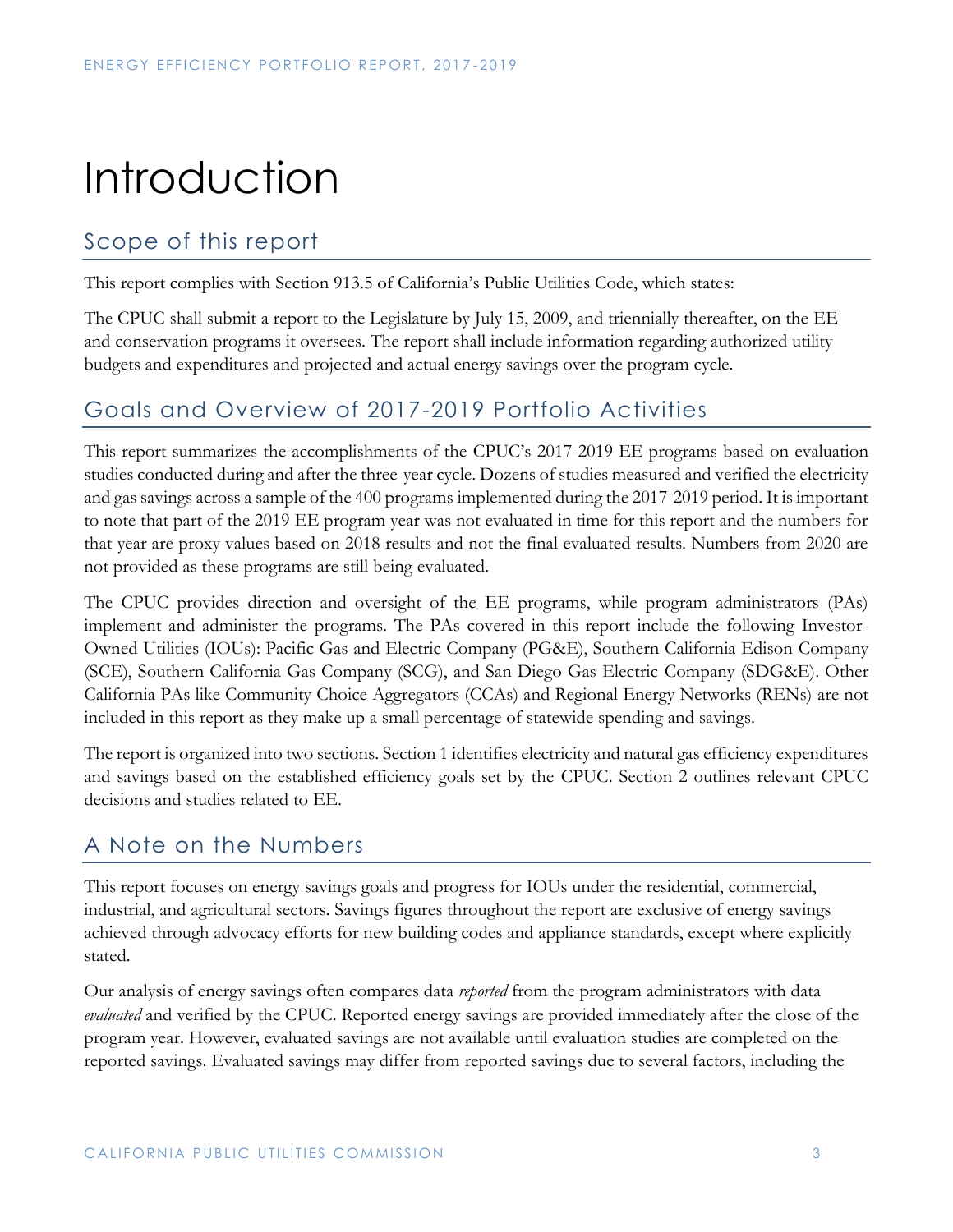EE measure being installed improperly, the use of incorrect hours of operation, or the use of incorrect baseline assumptions for the reported values.

The discussion of energy savings at the portfolio level considers both *net* savings and *gross* savings. Some program incentives are provided to customers who would have adopted the EE equipment or practice even without a utility program or rebate. Gross savings estimate represents energy savings regardless of program influence, whereas net savings estimates determine what savings occurred as a result of the EE program's existence.

Additionally, we state whether figures are *first year* savings or *lifecycle* savings. First year savings are the savings that EE equipment accrues in the first year after installation, which has historically been the metric upon with the CPUC has set portfolio goals. Lifecycle savings accrue over the entire useful lifetime of the equipment that was installed.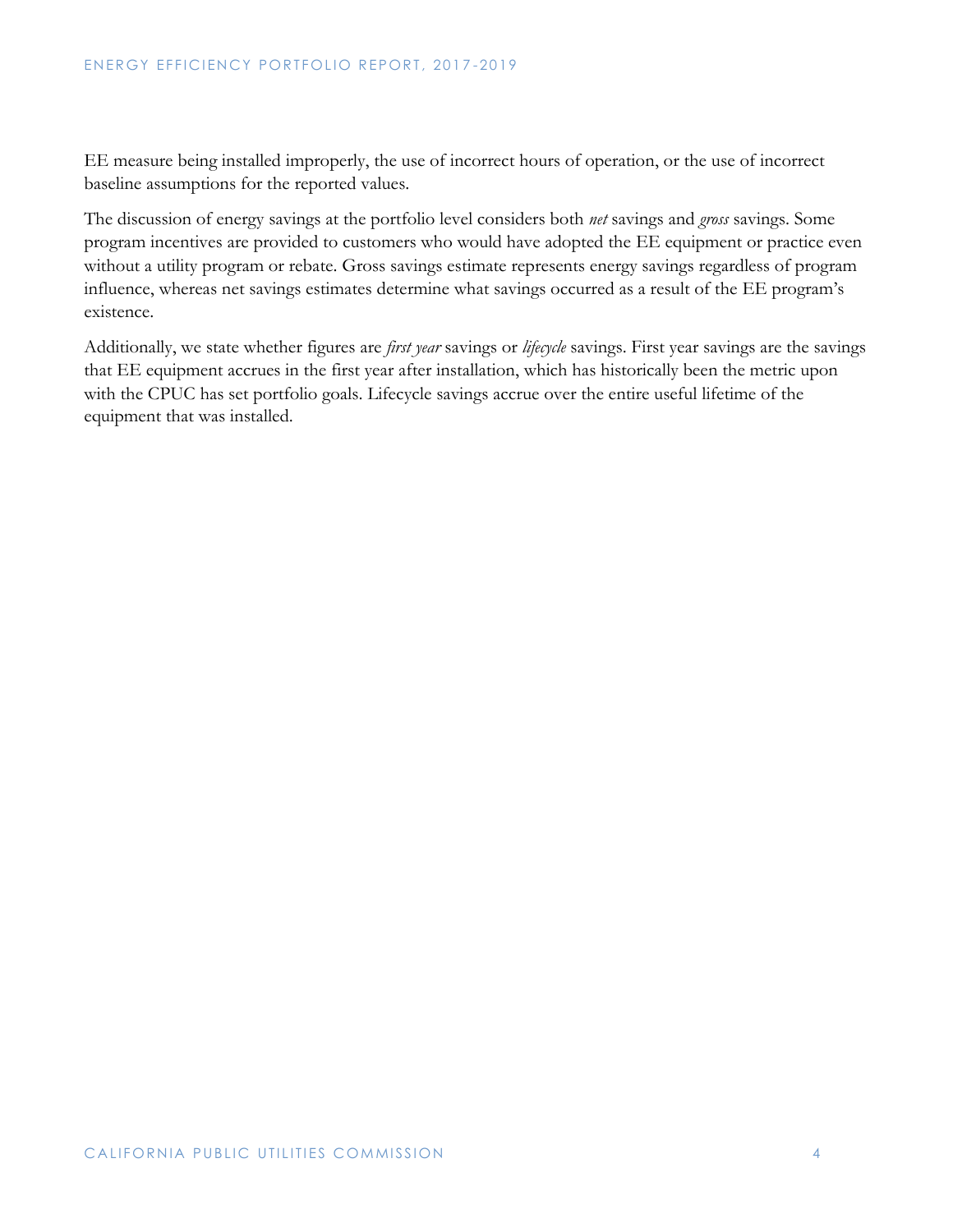# <span id="page-5-0"></span>Section 1 – Energy Efficiency Goals, Savings & Expenditures

## <span id="page-5-1"></span>Investor-Owned Utility 2017-2019 Energy Savings Goals vs. Evaluated Savings

The CPUC's electric and gas efficiency savings goals for each IOU are displayed in Table 1 below for 2017, and the aggregate of 2018 and 2019. The CPUC shifted the efficiency savings goals from a "gross" figure to a "net" figure beginning in 2018, so we show 2017 goal figures separately. The overall 2018-2019 portfolio net savings goals were 1,989 GWh for electric and 82 million therms for natural gas usage. Total IOU program portfolio evaluated net savings in the 2018-2019 period measured nearly 1,500 GWh for electric and 65 million therms for gas usage.

### **Table 1: IOU 2017-2019 Energy Efficiency Portfolio First Year Savings Compared to Goals**

|                                    | 2017 Gross Savings       |                       |                                  | 2018 + 2019 Net Savings  |                       |                                  |  |  |
|------------------------------------|--------------------------|-----------------------|----------------------------------|--------------------------|-----------------------|----------------------------------|--|--|
|                                    | <b>Electric</b><br>(GWh) | <b>Demand</b><br>(MW) | <b>Natural Gas</b><br>(MMTherms) | <b>Electric</b><br>(GWh) | <b>Demand</b><br>(MW) | <b>Natural Gas</b><br>(MMTherms) |  |  |
| Program<br>Goals <sup>1,2</sup>    | 1,516                    | 236                   | 34                               | 1,989                    | 392                   | 82                               |  |  |
| <b>Evaluated</b><br><b>Savings</b> | 1,113                    | 229                   | 21                               | 1,499                    | 283                   | 65                               |  |  |

Note:

<sup>1</sup>2017 figures are from D.15-10-028, pp. 8-9

<sup>2</sup>2018 & 2019 figures are from D.17-09-025, pp. 37-39

Evaluated electricity savings totals for the four IOUs were short of the goal target in each year, which equated to a 403 GWh (-26.6 percent) gap in 2017, 197 GWh in 2018 (-21.2 percent) and 292 GWh in 2019 (-27.7 percent). The gap between goals and evaluated savings in 2017-2019 was heavily influenced by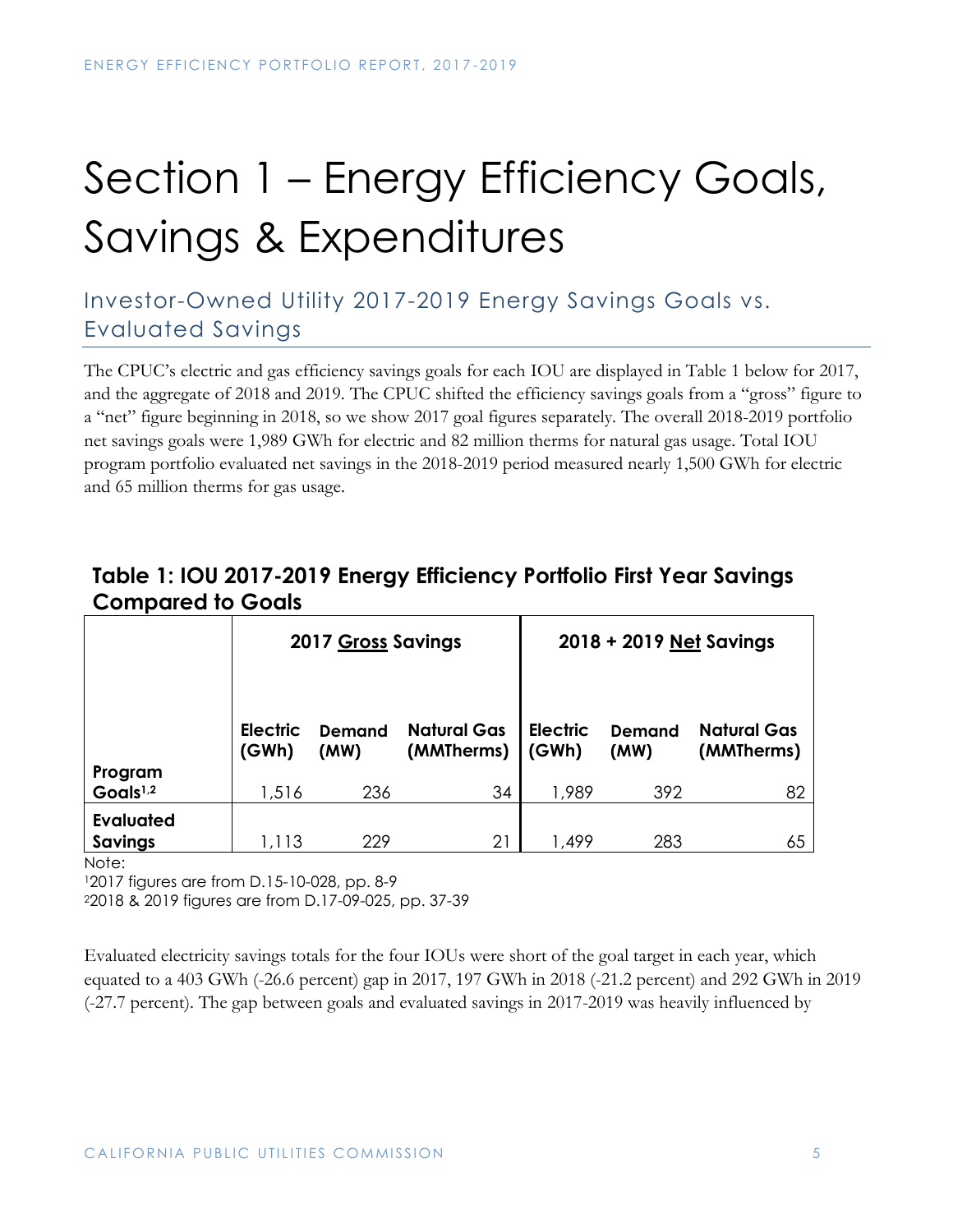negative adjustments evaluators made to the primary lighting programs for SCE and SDG&E, which was primarily due to unaccounted for lamp shipments to small grocery and discount stores.<sup>1</sup>



Note:

Exclusive of IOUs' statewide codes and standards program 2017 figures are gross savings (left of dotted line) 2018 and 2019 figures are net savings

Electric demand (MW) did not meet the goal by about 3 percent (7 MW) in 2017 and 18.4 percent (33 MW) in 2018. In 2019 the EE portfolio missed the goal by about 36 percent (75 MW). As stated previously, evaluated savings were heavily influenced by lower than anticipated savings for the primary lighting program.

<sup>1</sup> Details stemming from program year 2017 can be found in the January 9, 2020, Administrative Law Judge Ruling: https://docs.cpuc.ca.gov/SearchRes.aspx?DocFormat=ALL&DocID=323767228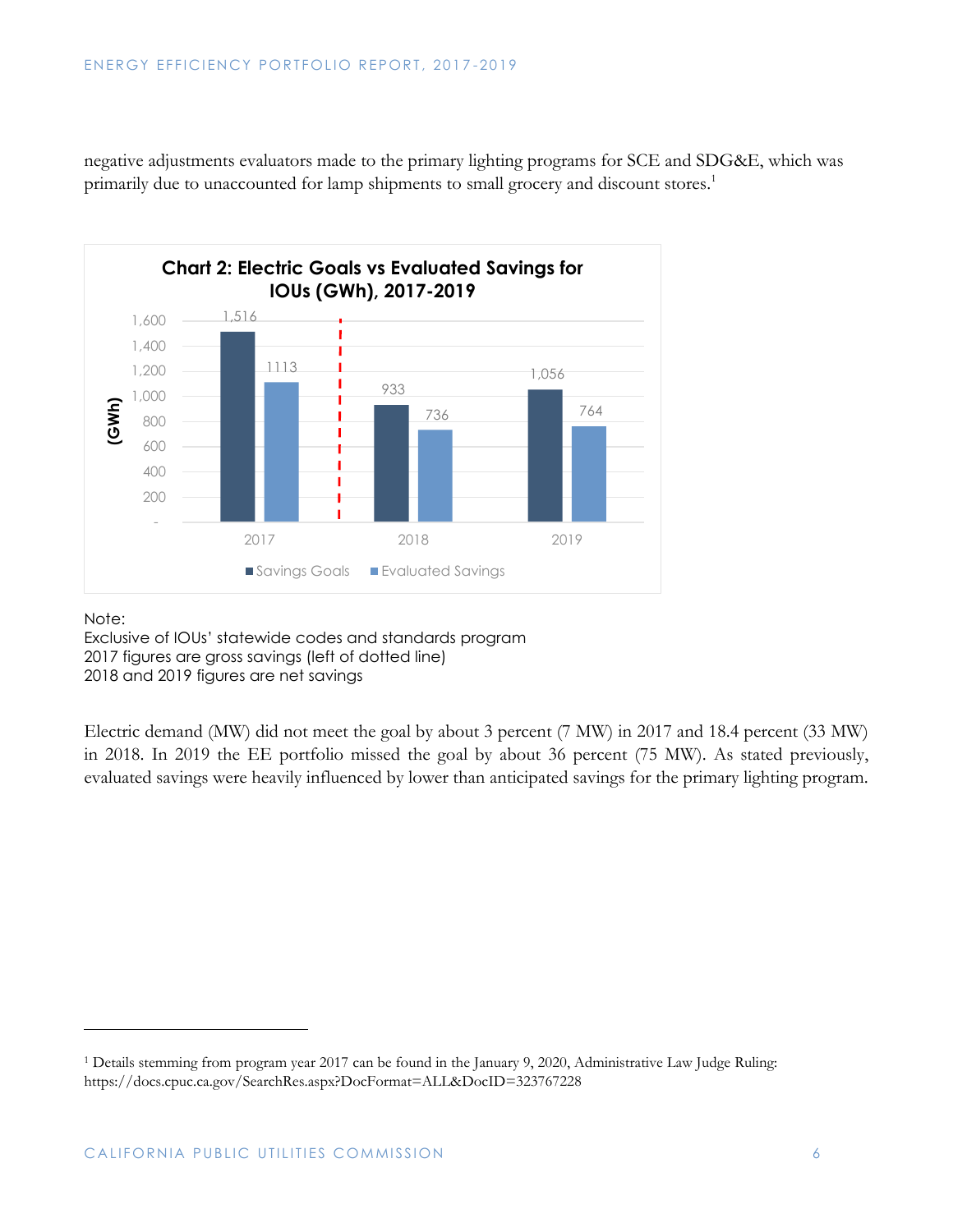

Note:

Exclusive of IOUs' statewide codes and standards program 2017 figures are gross savings (left of dotted line) 2018 and 2019 figures are net savings

Natural gas evaluated savings also missed their goals by 37.9 percent in 2017 (13 MMTherms), 22.4 percent (9 MMTherms) in 2018 and 17.5 percent (8 MMTherms) in 2019.

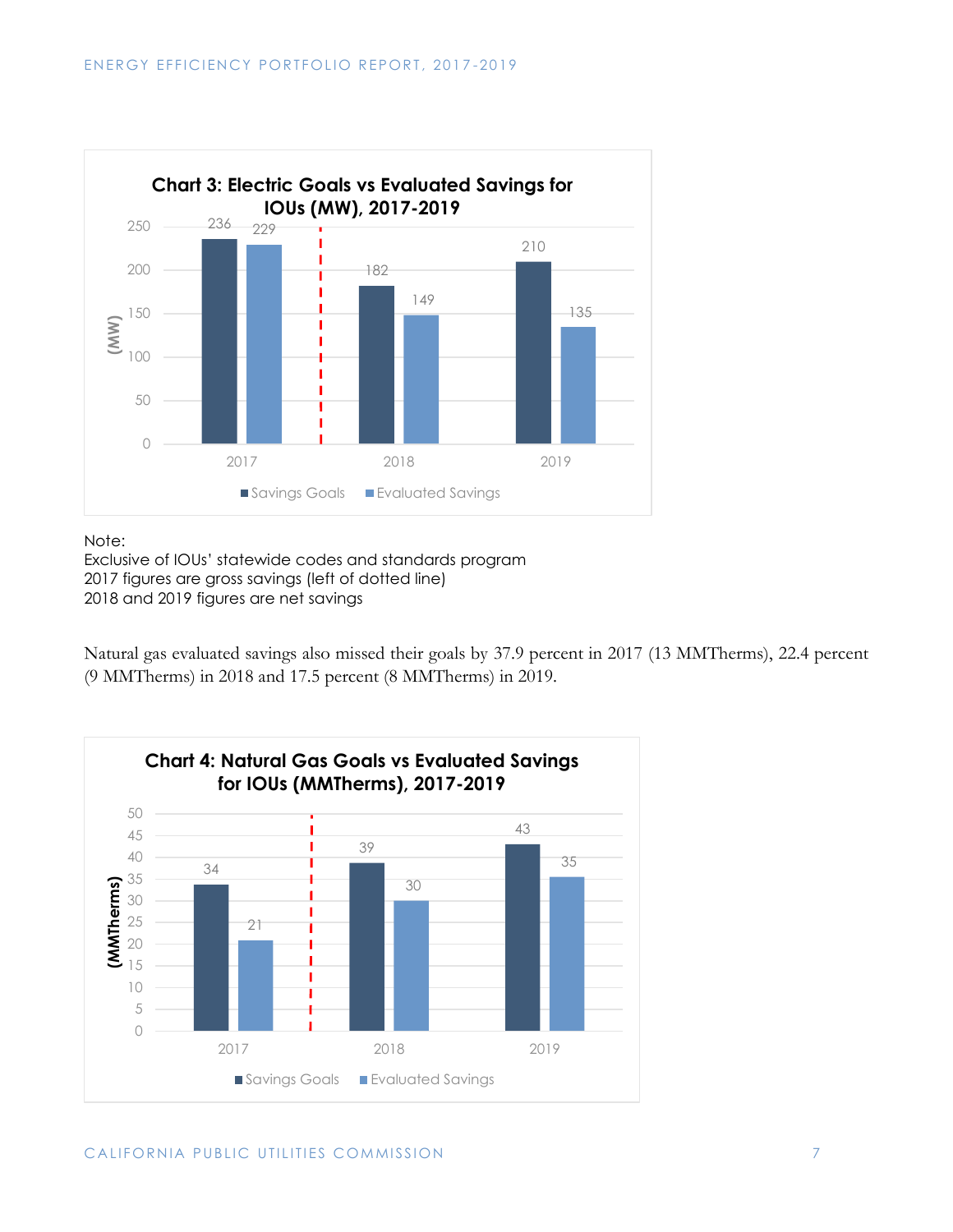Note: Exclusive of IOUs' statewide codes and standards program 2017 figures are gross savings (left of dotted line) 2018 and 2019 figures are net savings

## <span id="page-8-0"></span>Investor-Owned Utility 2017-2019 Reported Energy Savings vs. Evaluated Savings – First Year

The previous section compared portfolio goals and savings. This section compares what the IOUs reported they saved through their programs to what the CPUC independently verified was saved by the programs. First year evaluated GWh electricity savings were lower than IOU reported savings in all three years, with 2017 measuring the smallest difference at roughly 17 percent. The opposite was true for natural gas, with all three years showing higher evaluated savings in comparison to reported savings. Program year 2018 had the largest difference, with evaluated savings measuring 9.5 percent larger than reported.

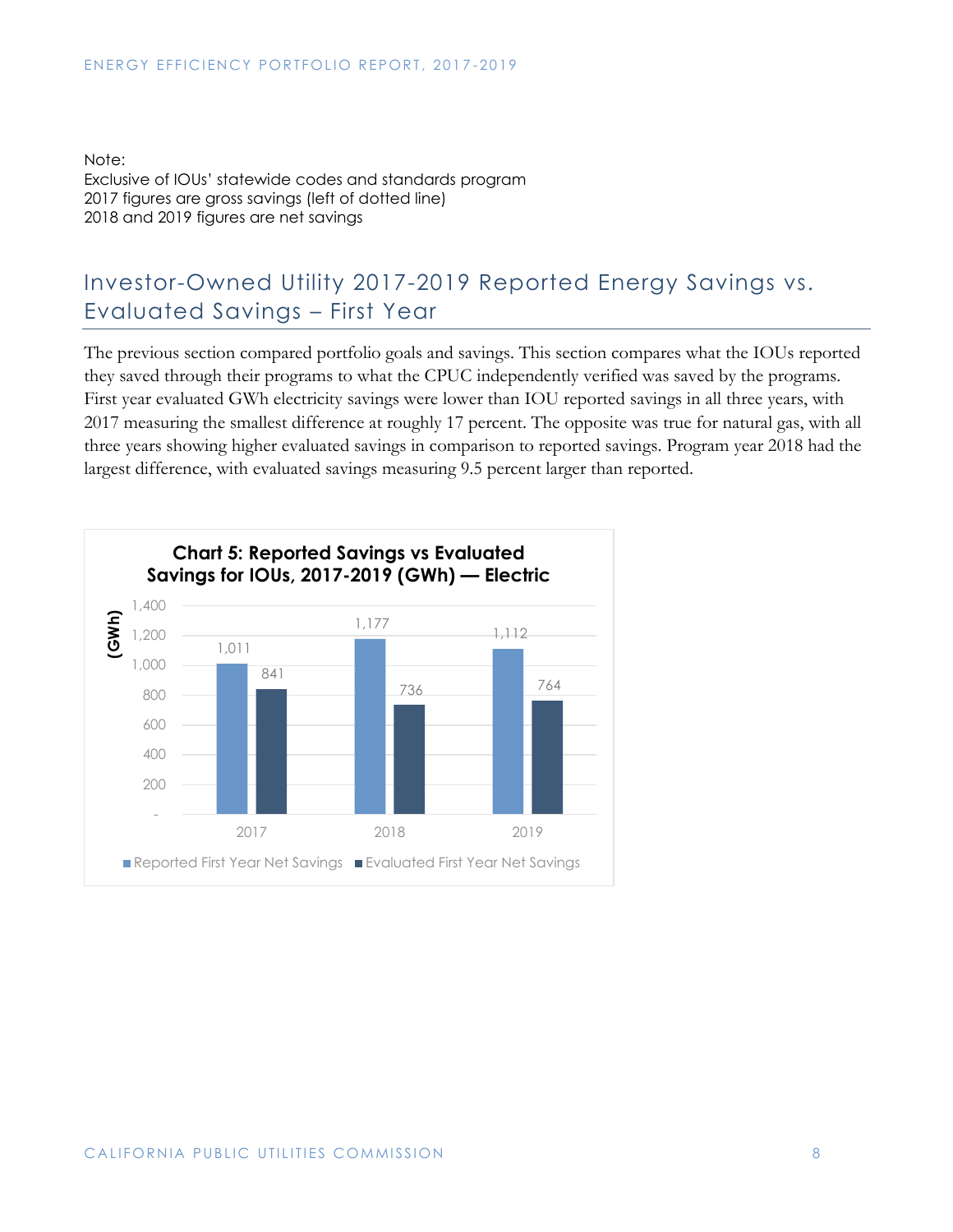



At the sector level, most of California's EE savings came from the residential sector. The commercial sector was the second largest contributor of savings. The "Cross-Cutting" identifier refers to programs that targeted multiple sectors, for example, on-bill financing.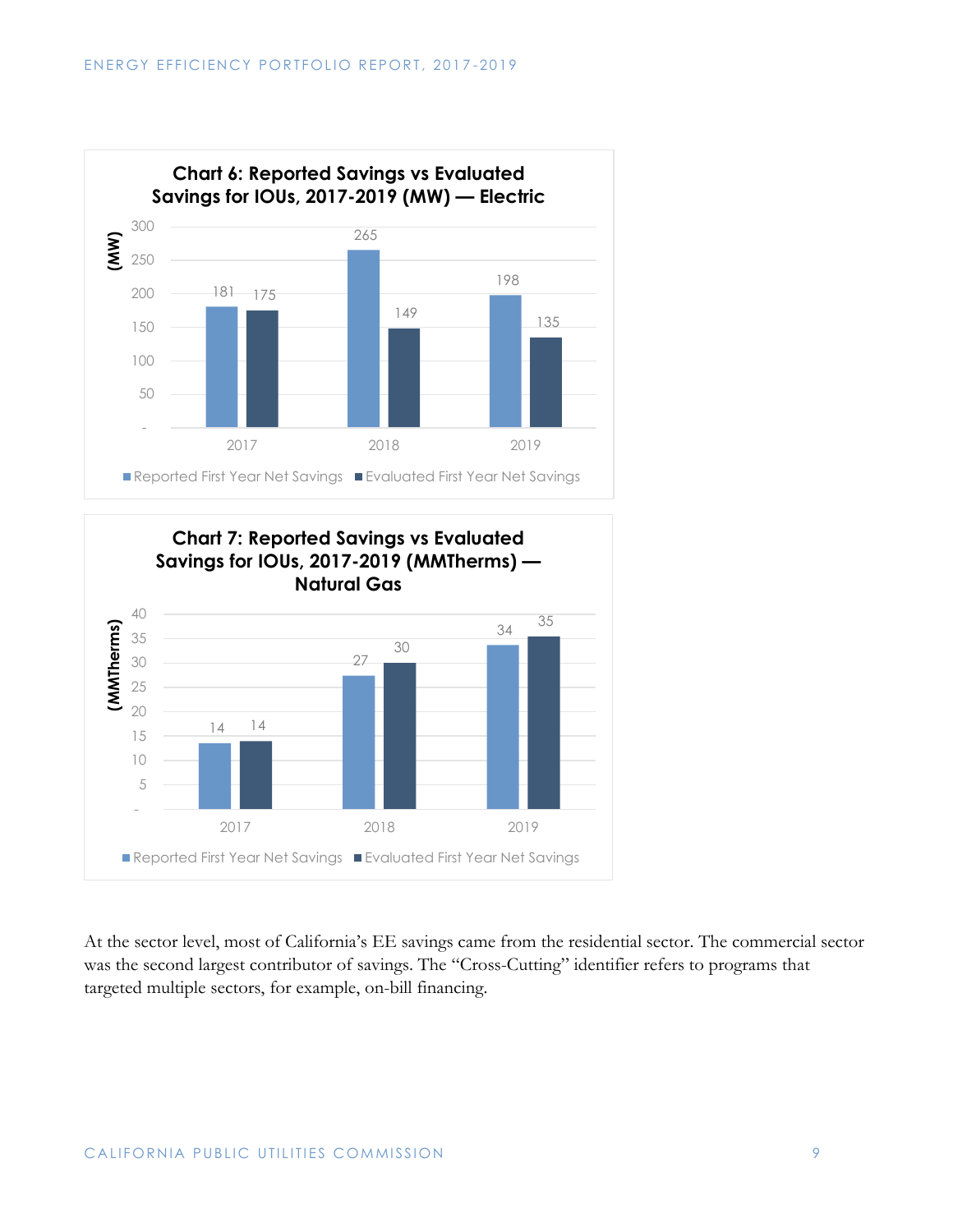



#### CALIFORNIA PUBLIC UTILITIES COMMISSION NATURAL RESERVE TO A 10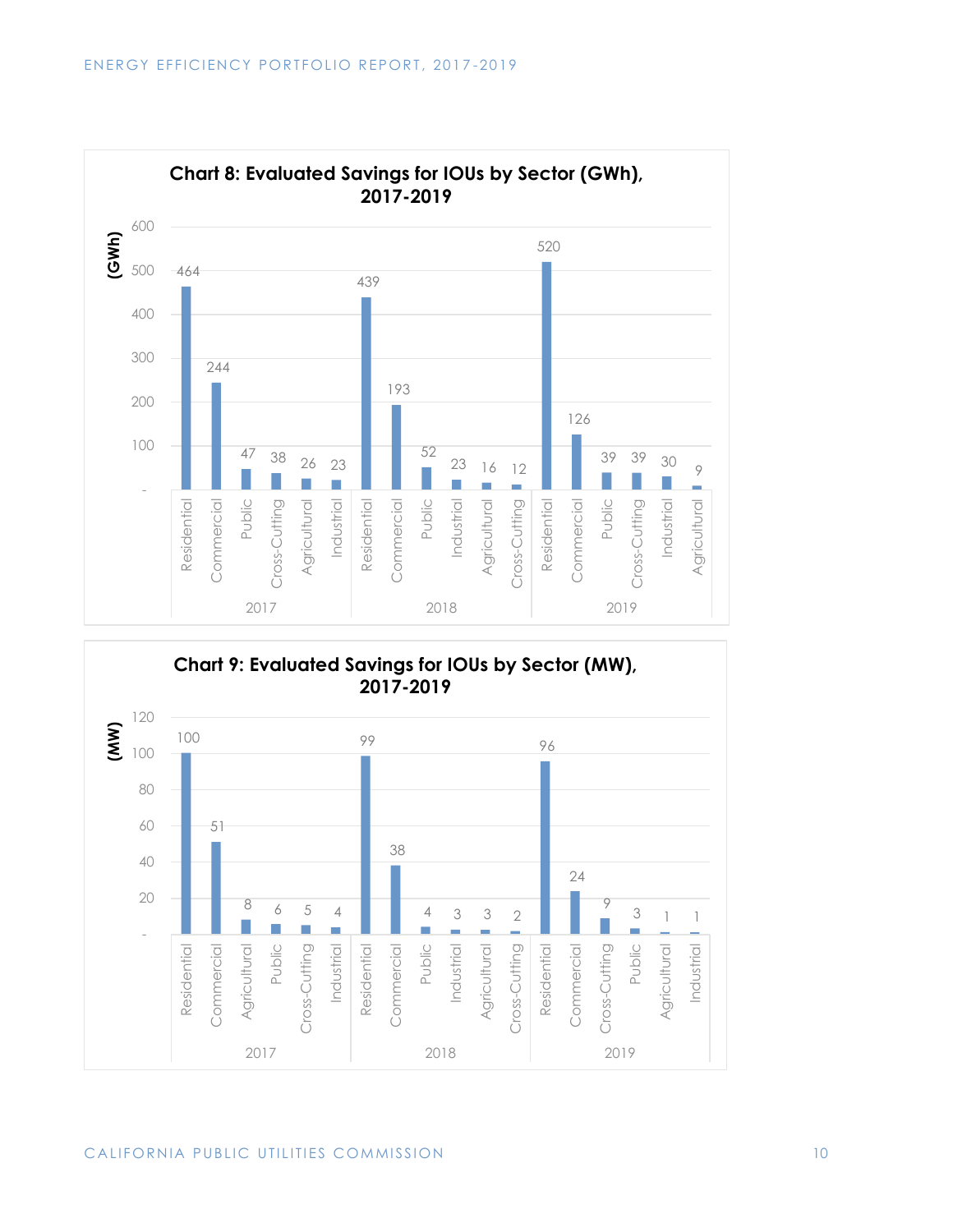

### <span id="page-11-0"></span>Investor-Owned Utility 2017-2019 Lifecycle Evaluated Savings

In comparison to first year EE savings, lifecycle savings accrue over the useful lifetime of the equipment or measure that was installed. On the electric side, due to the long lifetime of LEDs, lighting measured the largest GWh and MW evaluated savings over the course of 2017-2019 despite issues with the primary lighting program as discussed previously, contributing more than five times the GWh savings of Heating, Ventilation and Air-conditioning (HVAC) installations and more than eight times the GWh savings of Behavior, Retrocommissioning, and Operations (BRO) programs.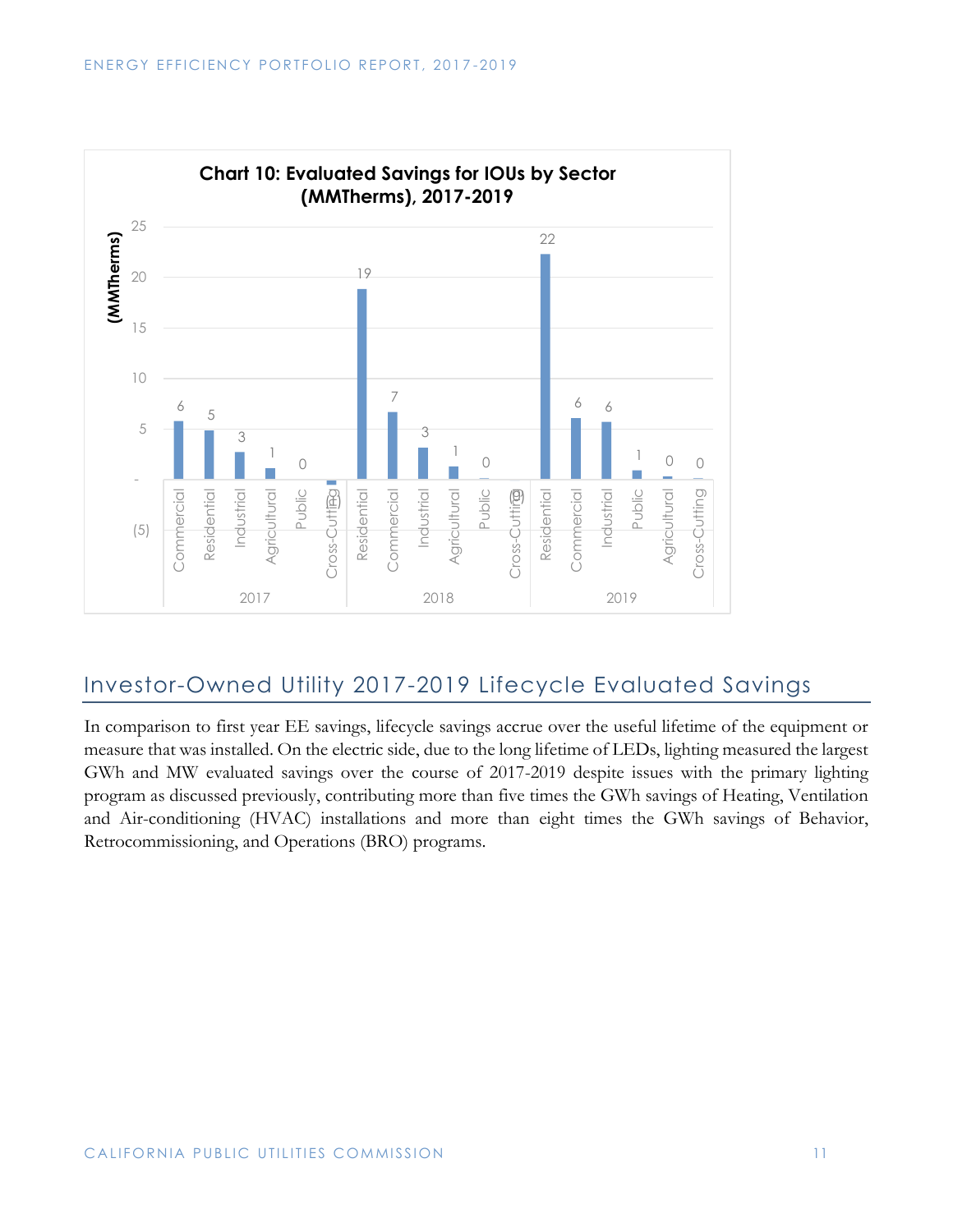



For natural gas savings, water heating accounted for the largest share of lifecycle savings over the 2017-2019 period. Lighting shows negative MMTherms savings due to "interactive effects" associated with electric savings, i.e., more efficient lamps have a secondary impact on heating and cooling loads and thus heating and cooling energy consumption.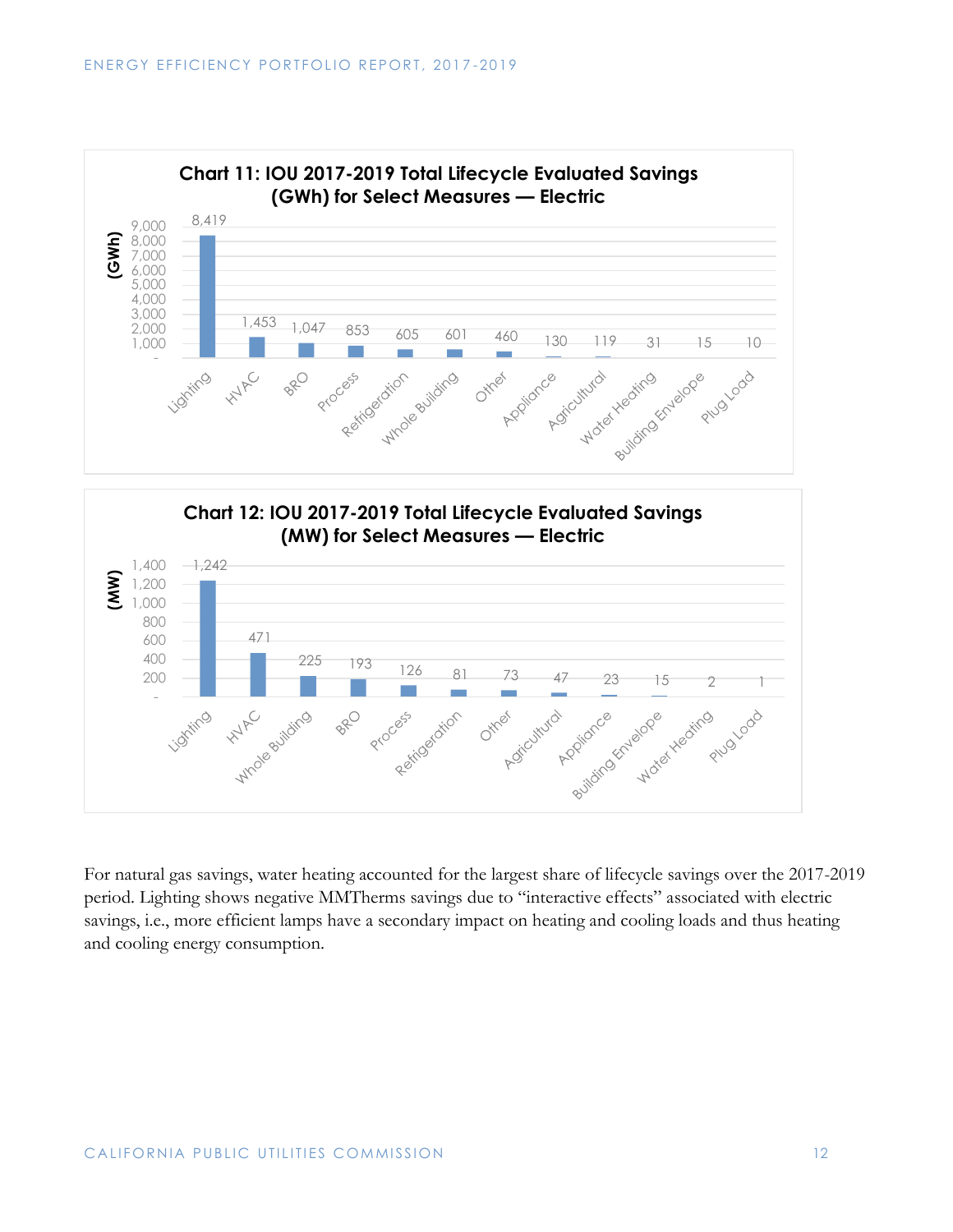

### <span id="page-13-0"></span>Program Administrator Energy Efficiency Expenditures, 2017-2019

IOU program administrator spending on EE programs totaled more than \$698 million in aggregate in 2017, \$638.2 million in 2018 and \$557.5 million in 2019. The residential sector recorded the largest expenditures, averaging \$232.5 million annually over the three-year span, followed by the commercial sector, which averaged \$170.8 million a year over the same time period.

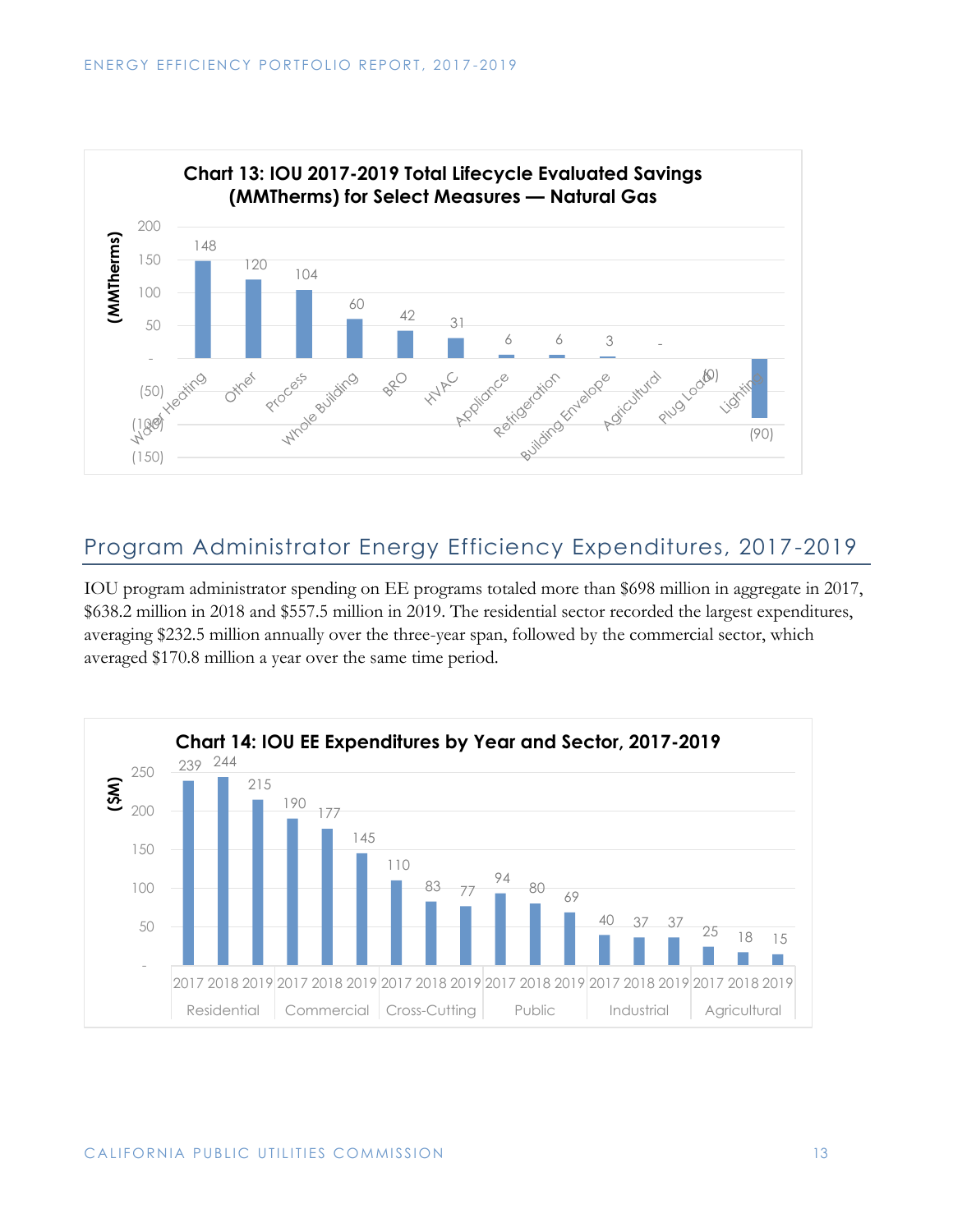IOU EE expenditures varied greatly each year, with PG&E spending the largest amount, followed by SCE. PG&E's expenditure levels were relatively consistent each year compared to the others, with only a slight decline between 2017 and 2019. Overall, IOUs spent nearly \$1.9 billion on EE programs between 2017 and 2019, with annual spending levels decreasing over time. Five programs accounted for a nearly \$100 million decrease in annual EE expenditures between program years 2017 and 2019: primary lighting, energy upgrade California, nonresidential HVAC and commercial deemed incentives.

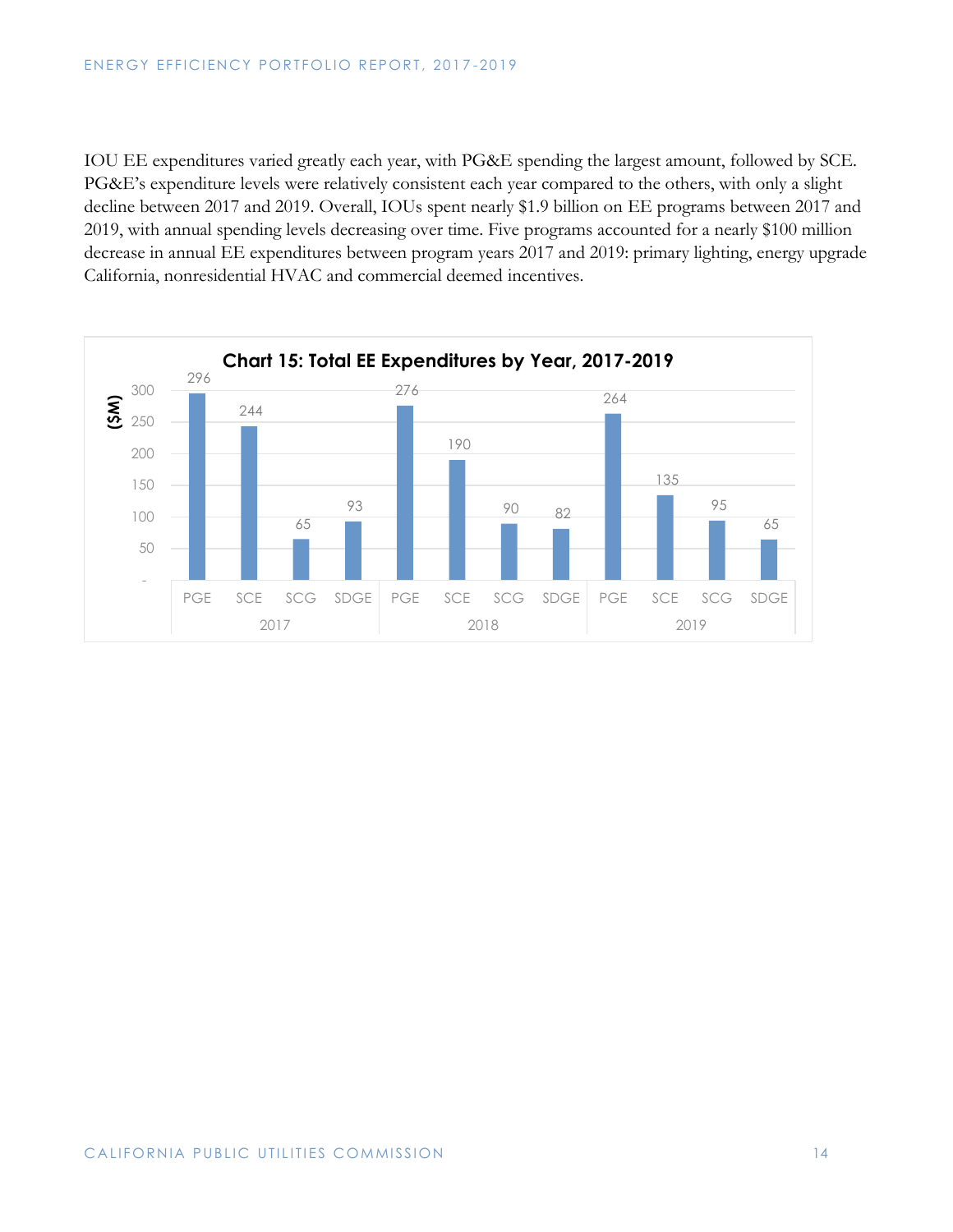# <span id="page-15-0"></span>Section 2 – CPUC Energy Efficiency Decisions and Studies

This section includes a summary of the major EE decisions adopted by the CPUC between 2017 and 2019. The CPUC also conducted dozens of evaluation studies between 2017 and 2019, and this section highlights three evaluation studies.

## <span id="page-15-1"></span>CPUC Decisions

#### <span id="page-15-2"></span>Decision Regarding Frameworks for Energy Efficiency Regional Energy Networks and Market Transformation

The CPUC approved **Decision 19-12-021** in December of 2019, which authorized the continued operation of existing RENs and invited new REN proposals to be filed with the CPUC. This decision also clarified that any geographic overlap between more than one REN and other program administrators may be permitted; that RENs are designed to fill program administrator gaps and service hard to reach customers; that there is no upfront cost effectiveness threshold required for RENs; and that RENs are not confined to a particular program or customer segment.

Additionally, the decision adopted market transformation framework elements that were proposed by the California Energy Efficiency Coordinating Committee (CAEECC) and directed PG&E to hire a third-party EE administrator to oversee market transformation initiatives.

#### <span id="page-15-3"></span>Decision Adopting Energy Efficiency Goals for 2020-2030

CPUC's August 2019 [Decision 19-08-034](https://docs.cpuc.ca.gov/SearchRes.aspx?DocFormat=ALL&DocID=311540642) adopted new energy savings goals for EE program portfolios for 2020-2030 based on an assessment of market potential using the Total Resource Cost test. This decision adopted goals that were lower than previous potential studies, due to California's successful transformation of the lighting market, with efficient lighting technologies now considered standard practice.

#### <span id="page-15-4"></span>Decision Modifying the Energy Efficiency Three-Prong Test Related to Fuel Substitution

The CPUC approved **Decision 19-08-009** in August of 2019, which modified the formulation of the EE three-prong test that was originally established in Decision 92-02-075 and changed it to the Fuel Substitution Test. With the State of California increasingly focused on the potential for replacement of appliances that use natural gas with appliances that use electricity to address emissions reduction goals, the decision reformulated the test for fuel substitution savings to use the same baseline as other measures in the EE portfolio. Additionally, the decision imposed requirements for fuel substitution measures to save energy and not harm the environment, as measured by greenhouse gas emissions. The decision also removed the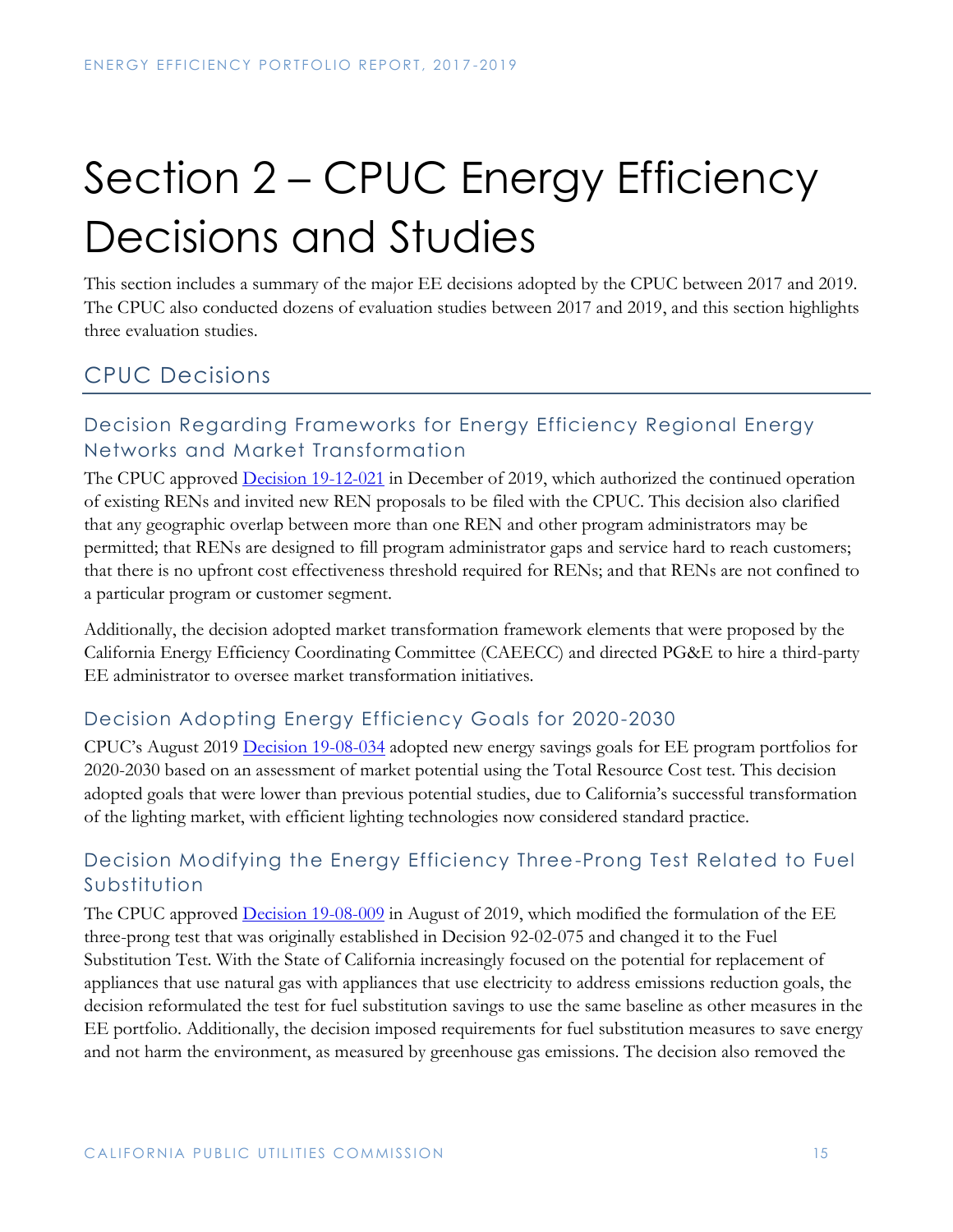requirement for fuel substitution to pass a cost-effectiveness threshold at the measure level and instead allows the cost-effectiveness calculation to be rolled into a program administrator's overall EE portfolio.

#### <span id="page-16-0"></span>Decision Adopting Standard Contract For Energy Efficiency Local Government Partnerships

CPUC's August 2019 [Decision 19-08-006](https://docs.cpuc.ca.gov/PublishedDocs/Published/G000/M310/K261/310261656.PDF) adopted a standard contract for EE local government implementers, and associated implementation details.

#### <span id="page-16-1"></span>Decision Addressing Workforce Requirements and Third-Party Contract Terms and Conditions

CPUC's October 2018 [Decision 18-10-008](https://docs.cpuc.ca.gov/SearchRes.aspx?DocFormat=ALL&DocID=234071190) required workforce standards for EE programs that involve large non-residential HVAC and lighting projects. The requirements were intended as a starting point that could grow into more far-reaching requirements in the future, including coordination with the California Energy Commission and the adoption of a "responsible contractor policy" as set forth by Senate Bill 350 (DeLeon, 2015). The decision also required certain standard and modifiable terms and conditions that utility program administrators must include in their contracts with third party designers and implementers of EE programs.

CPUC's July 2019 [Decision 19-07-016](https://docs.cpuc.ca.gov/PublishedDocs/Published/G000/M309/K685/309685792.PDF) corrected an editing error in Decision 18-10-008 addressing workforce requirements and third-party contract terms and conditions.

#### <span id="page-16-2"></span>Decision Addressing Energy Efficiency Business Plans

CPUC's May 2018 [Decision 18-05-041](https://docs.cpuc.ca.gov/SearchRes.aspx?DocFormat=ALL&DocID=215706139) approved the EE business plans of the following program administrators: PG&E, SDG&E, SCG, SCE, BayREN, SoCalREN, Tri-County REN and Marin Clean Energy. The business plans, sector strategies and associated approved budgets run between 2018 and 2025. The decision included a required set of metrics to track progress and provided policy guidance in several areas, including incentive design.

#### <span id="page-16-3"></span>Decision Addressing Third Party Solicitation Process for Energy Efficiency Programs

CPUC's January 2018 [Decision 18-01-004](https://docs.cpuc.ca.gov/PublishedDocs/Published/G000/M205/K560/205560586.PDF) approved a two-stage solicitation approach to soliciting third party program design and implementation services as part of the EE portfolio. The decision requires all IOUs to conduct a Request for Abstract solicitation followed by a full Request for Proposal stage. Additionally, IOUs were required to utilize procurement review groups for design and conduct of solicitations, as well as hire an independent evaluator specifically for their EE expertise.

#### <span id="page-16-4"></span>Decision Regarding To-Code Pilots

CPUC's November 2017 [Decision 17-11-006](https://docs.cpuc.ca.gov/SearchRes.aspx?DocFormat=ALL&DocID=199076456) directed IOUs to discontinue "To-Code" EE pilot programs and directed IOUs to instead work with other PAs and third party implementers to report on to-code program research questions through their program design, implementation and evaluation activities. The decision also declined to require, PAs to employ randomized control trial designs for specific programs.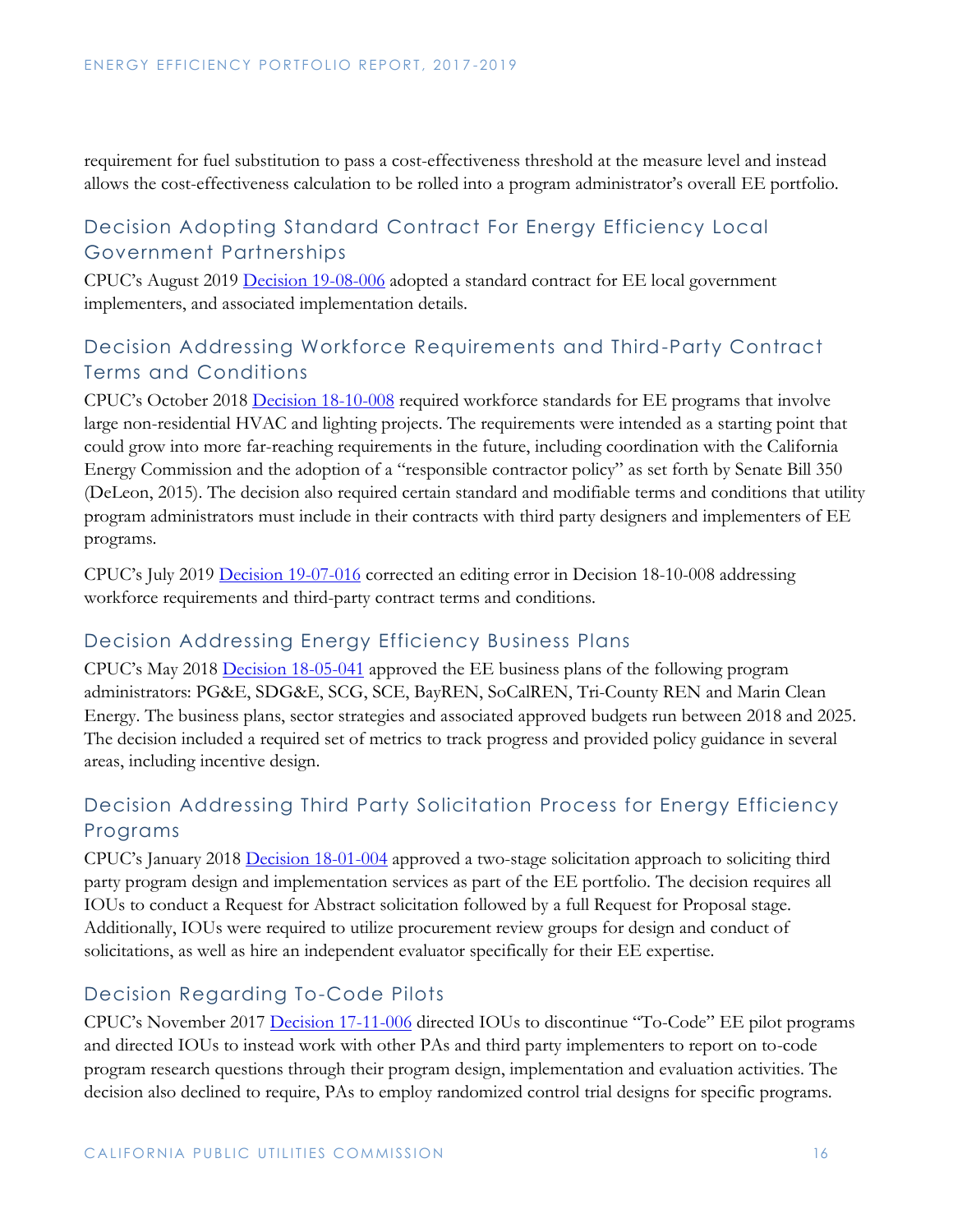#### <span id="page-17-0"></span>Decision Adopting Energy Efficiency Goals for 2018-2030

CPUC's September 2017 [Decision 17-09-025](https://docs.cpuc.ca.gov/SearchRes.aspx?DocFormat=ALL&DocID=196685174) adopted new EE goals for 2018-2030 based on assessment of economic potential using the Total Resource Cost test, the 2016 update to Avoided Cost Calculator and a greenhouse gas adder that reflected the California Air Resources Board Cap-and-Trade Allowance Price Containment Reserve Price. The decision also deferred adoption of cumulative goals until Staff could assess a method for calculating savings persistence, which was to be developed by the California Energy Commission.

#### <span id="page-17-1"></span>Decision Addressing Energy Efficiency Financing Pilot Programs

CPUC's March 2017 [Decision 17-03-026](https://docs.cpuc.ca.gov/SearchRes.aspx?DocFormat=ALL&DocID=182307585) reiterated the CPUC's support for the California Alternative Energy and Advanced Transportation Financing Authority (CAEATFA) as the program administrator to test new and innovative financing strategies to achieve aggressive EE goals. The CPUC also committed to continue funding for CAEATFA to administer pilot programs beyond the original two-year test period for each individual pilot. The decision also kept the CAEATFA financing pilot program separate from the larger EE rolling portfolio business plans, but specified that each pilot program would be subject to a midpoint evaluation that would determine its permanent status.

## <span id="page-17-2"></span>Select CPUC Studies

For a list of all CPUC studies please visit:<https://pda.energydataweb.com/#!/>

#### <span id="page-17-3"></span>CPUC Impact Evaluation of Water Heating Measures – Program Year 2019

CPUC's [report](https://pda.energydataweb.com/api/view/2503/CPUC%20Group%20A%20Report%20Water%20Heating%20PY%202019_final_PDA.pdf) on water heater EE programs for program year 2019 found program influence was lower than expected for single family occupants, with net-to-gross ratios of less than 50 percent for each water heater category. In contrast, program influence on multifamily end-users was near 100 percent regardless of equipment type, which was attributable to structural differences in the market. Additional important findings from the report include: rebates had a modest impact on single family water heating installations; the single-family market moved towards tankless systems, with fuel substitution uncommon; the potential for demand response was found to be significant; and there were hurdles to overcoming water heating electrification, including awareness and upfront costs.

#### <span id="page-17-4"></span>Upstream and Residential Downstream Lighting Impact Evaluation Report – Program Year 2019

This [report](https://pda.energydataweb.com/api/view/2495/CPUC%20Upstream%20Lighting%20Sector%20PY2019%20Impact%20Eval%20Report_April_2021_FINAL.pdf) evaluated 2019 upstream lighting programs, which provided monetary incentives to manufactures (and in some cases, large retail chains) to encourage deployment and stocking of applicable light emitting diode (LED) light bulbs. As discussed in Section 1, these programs were found to have shipped significantly more light bulbs to discount and grocery stores than those stores could have reasonably stocked and sold, particularly in SCE and SDG&E territories. Evaluators made adjustments totaling more than 15 million light bulbs statewide to capture actual store sales more accurately, which resulted in a reduction of 59 percent of the savings originally reported by the PAs.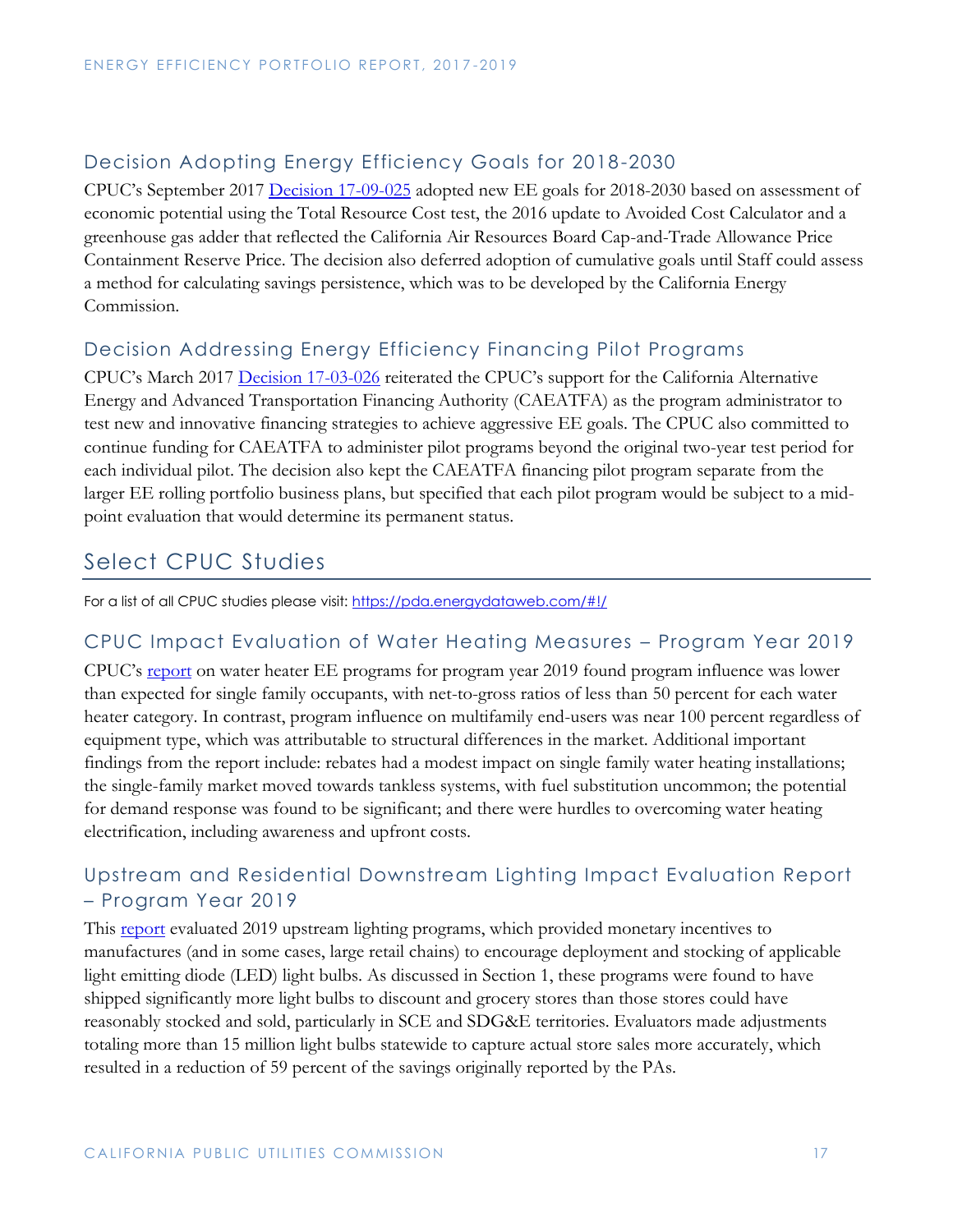Separately, the report found that the lighting market had been transformed over the previous decade, with LEDs as the dominant technology and preferred choice by most consumers.

#### <span id="page-18-0"></span>Nonresidential Lighting Sector Final Impact Evaluation – Program Year 2019

This [study](https://pda.energydataweb.com/api/view/2489/PY2019_NonresLgtImpact_FinalRpt.pdf) evaluated energy efficient LED indoor tubes and fixtures, a subset of the commercial lighting programs PG&E, SCE and SDG&E oversaw in program year 2019. Evaluators found that indoor LED tubes and fixtures were primarily replacing inefficient fluorescent tubes and fixtures, and each IOU was highlighted to have potentially missed opportunities to capture additional installations through traditional customer rebates (SCE, SDG&E) or distributor incentives (PG&E). Additionally, the programs were found to be influential in customers' decisions to install LED tubes, as overall PA net-to-gross ratios ranged from 68 percent to 75 percent.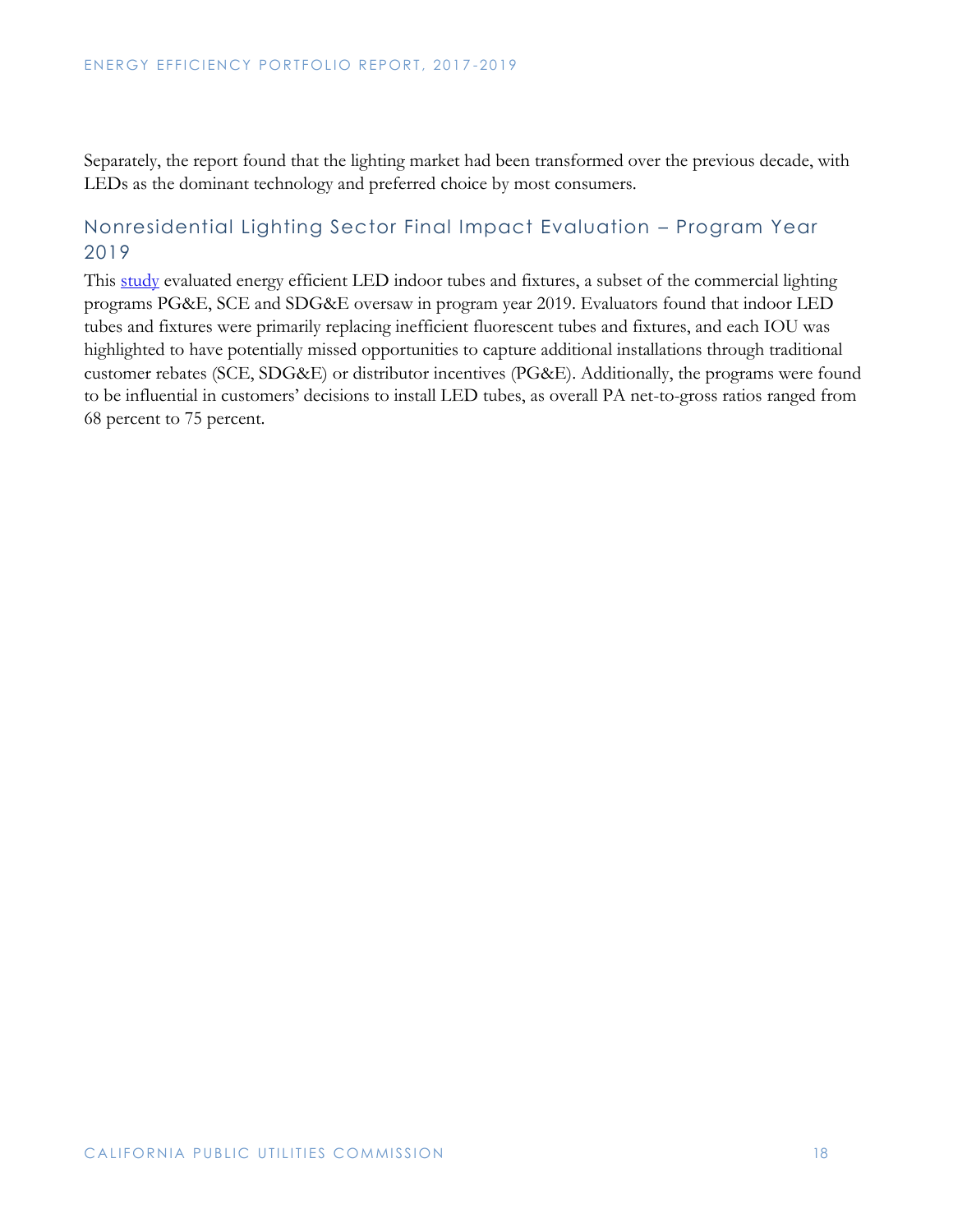# <span id="page-19-0"></span>Conclusion

California is well known for its ambitious environmental goals and for developing policies and regulations to bolster the State's clean energy transformation. This report demonstrates the progress being made toward achieving electricity and natural gas efficiency savings for the utilities the CPUC regulates. As shown in the report, during the 2017-2019 period, the IOUs made meaningful headway towards achieving CPUCestablished electricity and gas goals, although they did not reach the goals for all metrics. Specifically, the EE program portfolio saved 2,341 gigawatt-hours of electricity, 458 megawatts of demand, and 79 million therms of natural gas, excluding additional energy savings resulting from the IOUs' codes and standards advocacy efforts.